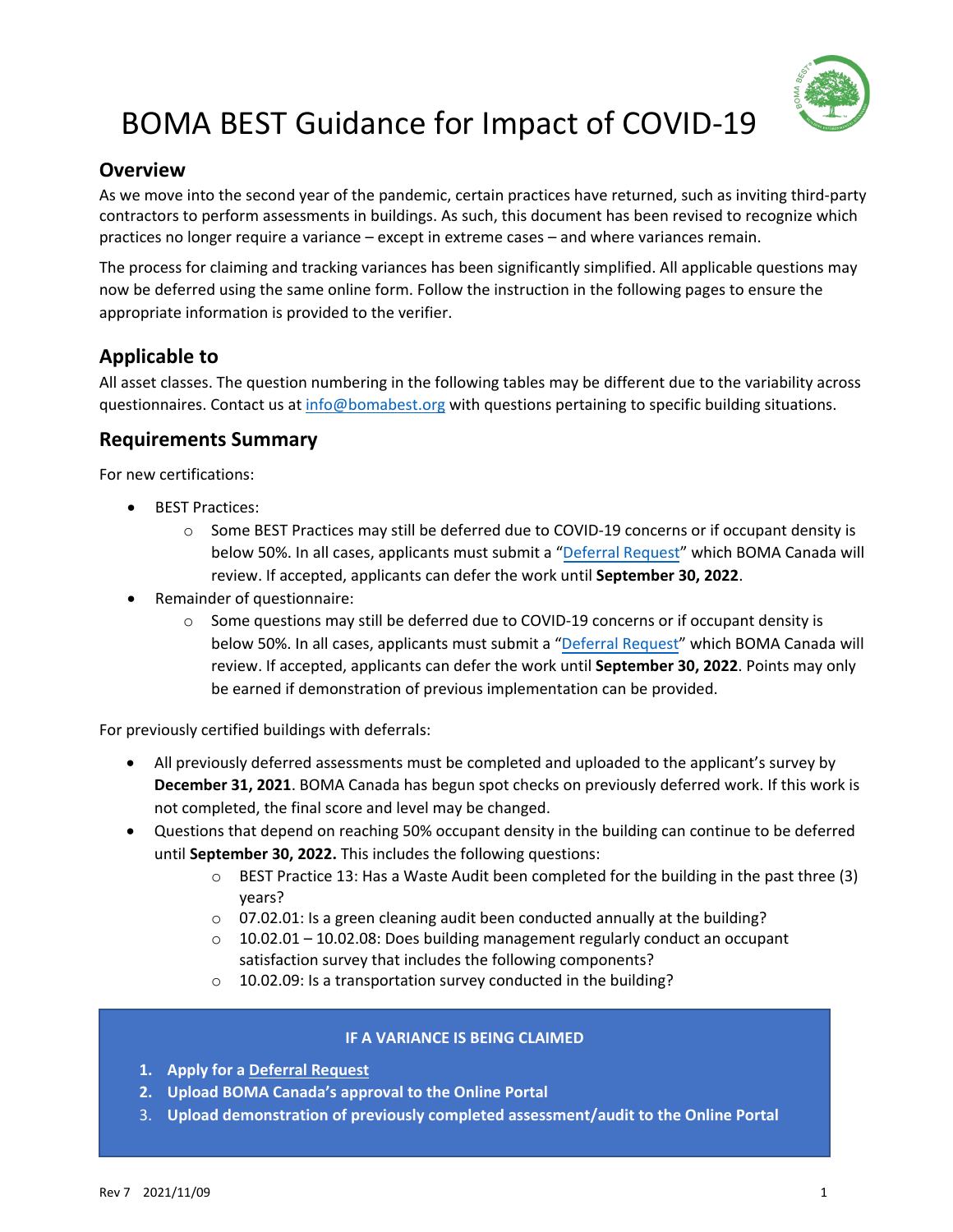

# **Certification Eligibility Criteria**

| <b>Eligibility</b>                                        | <b>Description</b>                                                                                                                                                                                                                                |
|-----------------------------------------------------------|---------------------------------------------------------------------------------------------------------------------------------------------------------------------------------------------------------------------------------------------------|
| 50% occupancy<br>required for 12<br>consecutive<br>months | In November 2022, BOMA Canada modified the minimum occupancy rate required to apply<br>for a BOMA BEST Certification, from 70% to 50%.                                                                                                            |
|                                                           | If the building's occupancy rate (not occupant density) has been 50% or higher for<br>the past 12 months, the building is eligible for BOMA BEST Bronze, Silver, Gold or<br>Platinum certification levels.                                        |
|                                                           | If the building's occupancy rate (not occupant density) has been below 50% for the<br>$\bullet$<br>past 12 months, the building is eligible for the BOMA BEST Certified level only.<br>Contact info@bomabest.org for more information.            |
|                                                           | Occupancy rate is based on the percentage of the gross leasable area that is actively leased.<br>This is different than the <i>occupant density</i> which is based on the percentage of occupants<br>actually inside the building on a given day. |

# **BEST Practices**

| <b>BEST Practice</b>                     | <b>Variance</b>                                                                                                 |
|------------------------------------------|-----------------------------------------------------------------------------------------------------------------|
| <b>BEST Practice 2: Has an ASHRAE</b>    | If a competent person is not allowed to perform an on-site walkthrough                                          |
| Level 1 Energy Assessment been           | (exclusively due to COVID-19 lockdown restrictions):                                                            |
| conducted in the last five (5)           | Complete the Deferral Request<br>$1_{-}$                                                                        |
| years?                                   | 2.<br>Upload BOMA Canada's Deferral approval in the Online Portal                                               |
| <b>BEST Practice 5: Has a Water</b>      | If a competent person is not allowed to perform an on-site walkthrough                                          |
| Assessment been conducted in             | (exclusively due to COVID-19 lockdown restrictions):                                                            |
| the last five (5) years                  | 1. Complete the Deferral Request                                                                                |
|                                          | Upload BOMA Canada's Deferral approval in the Online Portal<br>2.                                               |
| <b>BEST Practice 9: Is a Hazardous</b>   | If a competent person is not allowed to perform the on-site                                                     |
| <b>Building Materials Management</b>     | inventory/inspection (exclusively due to COVID-19 restrictions):                                                |
| Program in place at the                  | Complete the Deferral Request<br>1.                                                                             |
| building?                                | Upload BOMA Canada's Deferral approval in the Online Portal<br>2.                                               |
| BEST Practice 13: Has a Waste            | If occupant density is above 50% but a competent person is not allowed to                                       |
| Audit been completed for the             | perform the on-site work (exclusively due to COVID-19 restrictions)                                             |
| building in the past three (3)<br>years? | <b>OR</b>                                                                                                       |
|                                          | If occupant density is <b>below</b> 50% (due to COVID-19 related issues) the waste<br>audit should be deferred: |
|                                          | 1. Complete the Deferral Request                                                                                |
|                                          | Upload BOMA Canada's Deferral approval in the Online Portal<br>2.                                               |
| BEST Practice 14: Is a Waste             | If BEST Practice 13: Waste Audit could not be completed:                                                        |
| Reduction Work Plan in place at          | Complete a Waste Reduction Management Gap Analysis. See<br>1.                                                   |
| the building?                            | BEST Practice 14 Interpretation for more details.                                                               |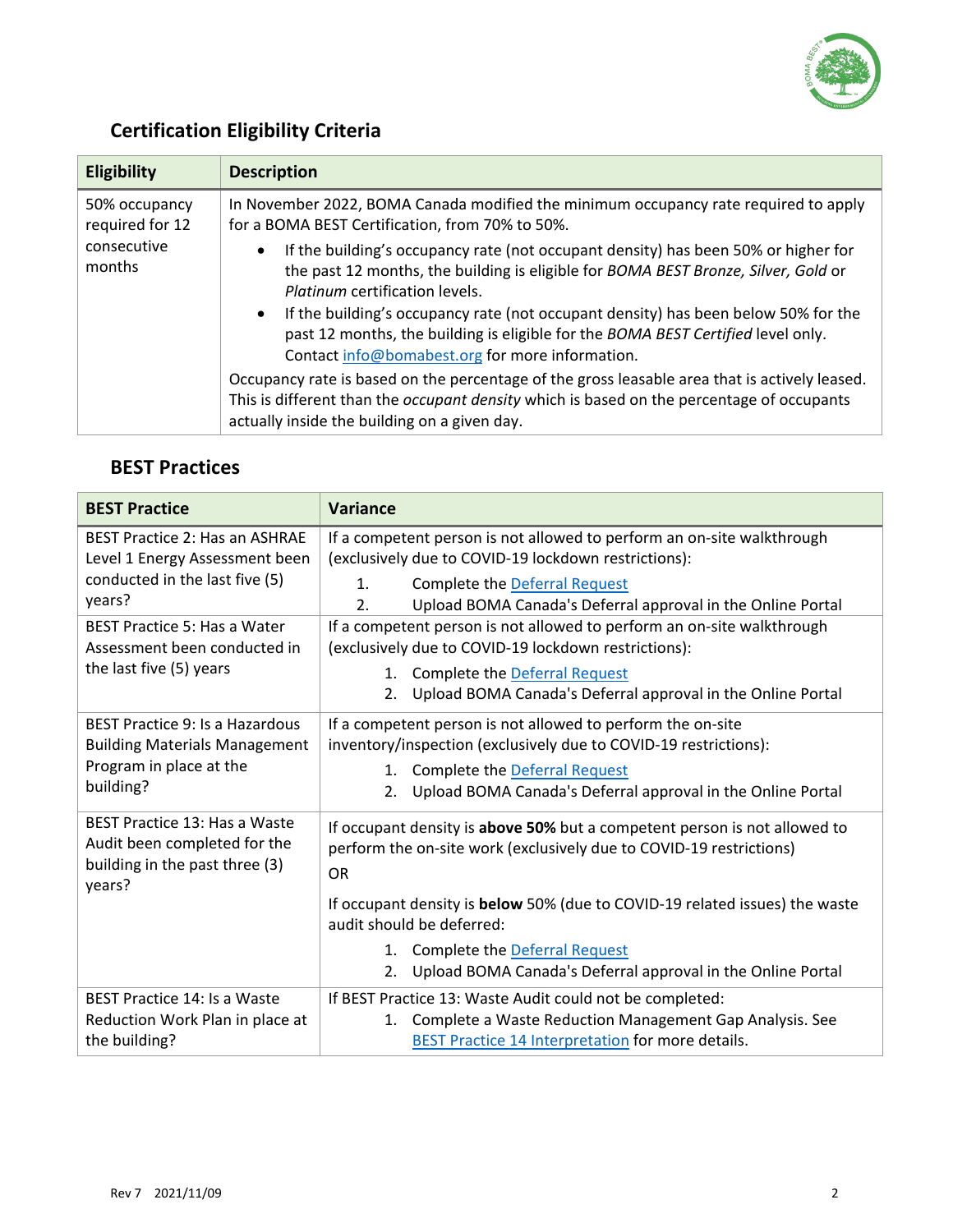

# **Questions in assessment**

All questions in the assessment can be completed as-per-usual except the following ones which *may* need special considerations:

| <b>Question</b>                                                                | <b>Variance</b>                                                                                                                                                                               |
|--------------------------------------------------------------------------------|-----------------------------------------------------------------------------------------------------------------------------------------------------------------------------------------------|
| 01.02.04: Has a thermal<br>imaging scan of the roof                            | If a competent person is not allowed to perform the on-site work (exclusively due to<br>COVID-19 restrictions):                                                                               |
| or walls been performed<br>within the last five (5)<br>years?                  | <b>Complete the Deferral Request</b><br>1.<br>Upload BOMA Canada's Deferral approval in the Online Portal<br>2.<br>Upload the previously completed work to the question + answer "Yes".<br>3. |
|                                                                                | If on-site work cannot proceed and it hasn't been performed previously, no points<br>can be awarded.                                                                                          |
| 01.02.05: Has an ASHRAE<br>Level 2 Energy                                      | If a competent person is not allowed to perform the on-site work (exclusively due to<br>COVID-19 restrictions):                                                                               |
| Assessment been<br>performed on the<br>building in the last five (5)<br>years? | 1. Complete the Deferral Request<br>Upload BOMA Canada's Deferral approval in the Online Portal<br>2.<br>Upload the previously completed work to the question + answer "Yes".<br>3.           |
|                                                                                | If on-site work cannot proceed and it hasn't been performed previously, no points<br>can be awarded.                                                                                          |
| 03.02.01: Does the air<br>quality meet the goals set                           | BOMA Canada recommends building managers follow <b>ASHRAE</b> guidance on<br>managing infectious aerosols in buildings.                                                                       |
| out in the IAQ Monitoring<br>Plan?                                             | If a competent person is not allowed to perform the on-site work (exclusively due to<br>COVID-19 restrictions):                                                                               |
|                                                                                | <b>Complete the Deferral Request</b><br>1.<br>Upload BOMA Canada's Deferral approval in the Online Portal<br>2.<br>3. Upload the previously completed work to the question + answer "Yes".    |
|                                                                                | If on-site work cannot proceed and it hasn't been performed previously, no points<br>can be awarded.                                                                                          |
| 03.04.04: Do measured<br>outdoor air ventilation                               | BOMA Canada recommends building managers follow <b>ASHRAE</b> guidance on<br>managing infectious aerosols in buildings.                                                                       |
| rates meet the minimum<br>requirements of Table<br>6.2.2.1 of the current      | If a competent person is not allowed to perform the on-site work (exclusively due to<br>COVID-19 restrictions):                                                                               |
| ASHRAE 62.1 Standard?                                                          | 1. Complete the Deferral Request<br>2. Upload BOMA Canada's Deferral approval in the Online Portal<br>Upload the previously completed work to the question + answer "Yes".<br>3.              |
|                                                                                | If on-site work cannot proceed and it hasn't been performed previously, no points<br>can be awarded.                                                                                          |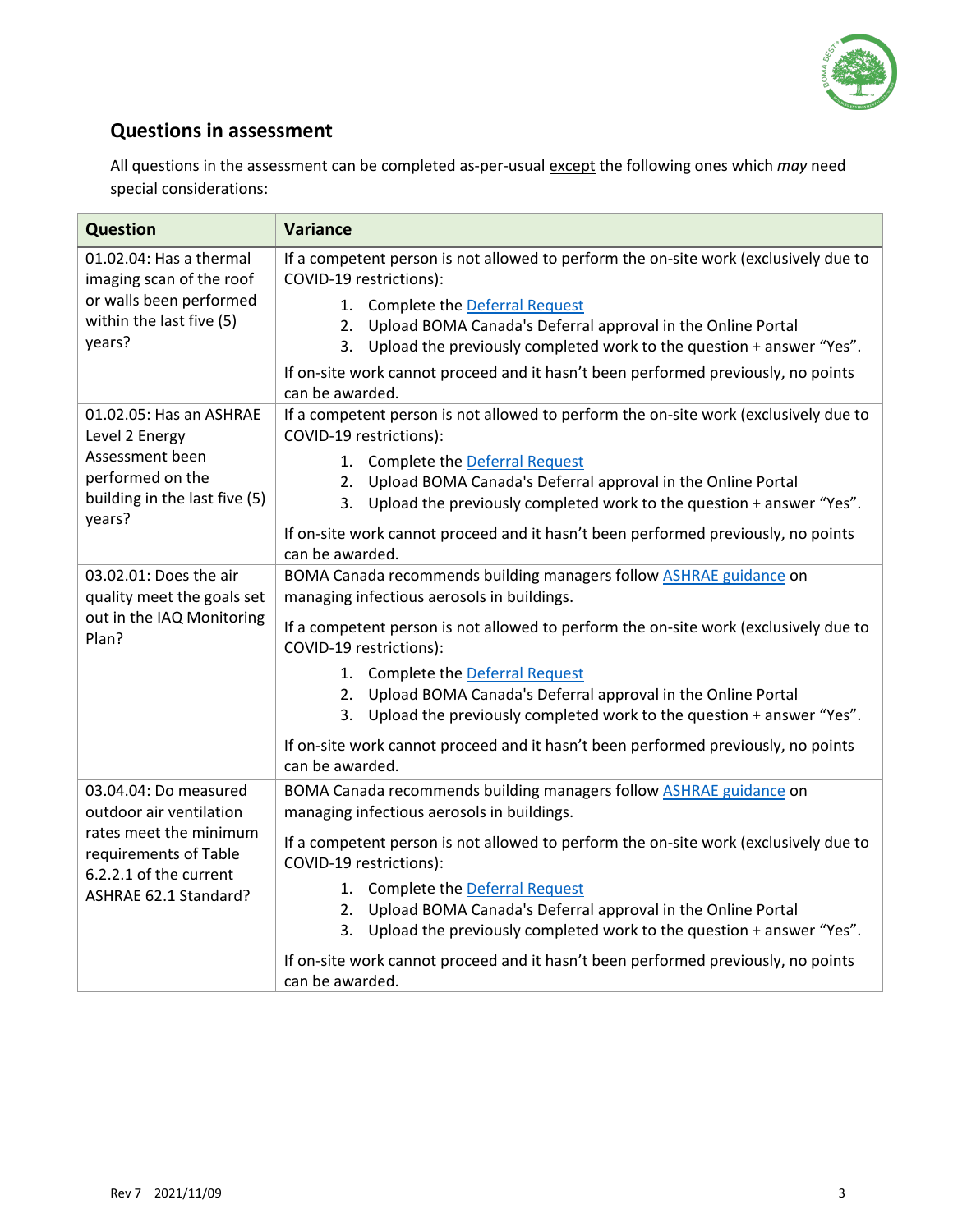

| <b>Question</b>                                      | <b>Variance</b>                                                                                                                                  |
|------------------------------------------------------|--------------------------------------------------------------------------------------------------------------------------------------------------|
| 04.02.01: Has an<br>assessment been                  | If a competent person is not allowed to perform the on-site work (exclusively due to<br>COVID-19 restrictions):                                  |
| performed of background<br>sound levels generated    | Complete the Deferral Request<br>1.<br>Upload BOMA Canada's Deferral approval in the Online Portal<br>2.                                         |
| from exterior and base-                              | Upload the previously completed work to the question + answer "Yes".<br>3.                                                                       |
| building sources?                                    | If on-site work cannot proceed and it hasn't been performed previously, no points<br>can be awarded.                                             |
| 05.01.01: Is a Legionella<br><b>Bacteria Control</b> | If a competent person is not allowed to perform the on-site work (exclusively due to<br>COVID-19 restrictions):                                  |
| Management Program in<br>place at the building?      | Complete the Deferral Request<br>1.                                                                                                              |
|                                                      | Upload BOMA Canada's Deferral approval in the Online Portal<br>2.<br>Upload the previously completed work to the question + answer "Yes".<br>3.  |
|                                                      | If on-site work cannot proceed and it hasn't been performed previously, no points<br>can be awarded.                                             |
| 05.02.01: Has a radon risk<br>assessment been        | If a competent person is not allowed to perform the on-site work (exclusively due to<br>COVID-19 restrictions):                                  |
| completed for the<br>building?                       | Complete the Deferral Request<br>1.                                                                                                              |
|                                                      | Upload BOMA Canada's Deferral approval in the Online Portal<br>2.<br>Upload the previously completed work to the question + answer "Yes".<br>3.  |
|                                                      | If on-site work cannot proceed and it hasn't been performed previously, no points<br>can be awarded.                                             |
| 05.03.01: Are mitigation<br>strategies in place to   | If a competent person is not allowed to perform the on-site work (exclusively due to<br>COVID-19 restrictions):                                  |
| bring radon<br>concentrations to within              | Complete the Deferral Request<br>1.                                                                                                              |
| acceptable limits?                                   | Upload BOMA Canada's Deferral approval in the Online Portal<br>2.<br>Upload the previously completed work to the question + answer "Yes".<br>3.  |
|                                                      | If on-site work cannot proceed and it hasn't been performed previously, no points<br>can be awarded.                                             |
| 07.02.01: Is a green<br>cleaning audit been          | If occupant density is above 50% but a competent person is not allowed to perform<br>the on-site work (exclusively due to COVID-19 restrictions) |
| conducted annually at the                            | <b>OR</b>                                                                                                                                        |
| building?                                            | If occupant density is below 50% (due to COVID-19 related issues) the waste audit<br>should be deferred:                                         |
|                                                      | 1. Complete the Deferral Request<br>Upload BOMA Canada's Deferral approval in the Online Portal<br>2.                                            |
|                                                      | Upload the previously completed work to the question + answer "Yes".<br>3.                                                                       |
|                                                      | If on-site work cannot proceed and it hasn't been performed previously, no points<br>can be awarded.                                             |